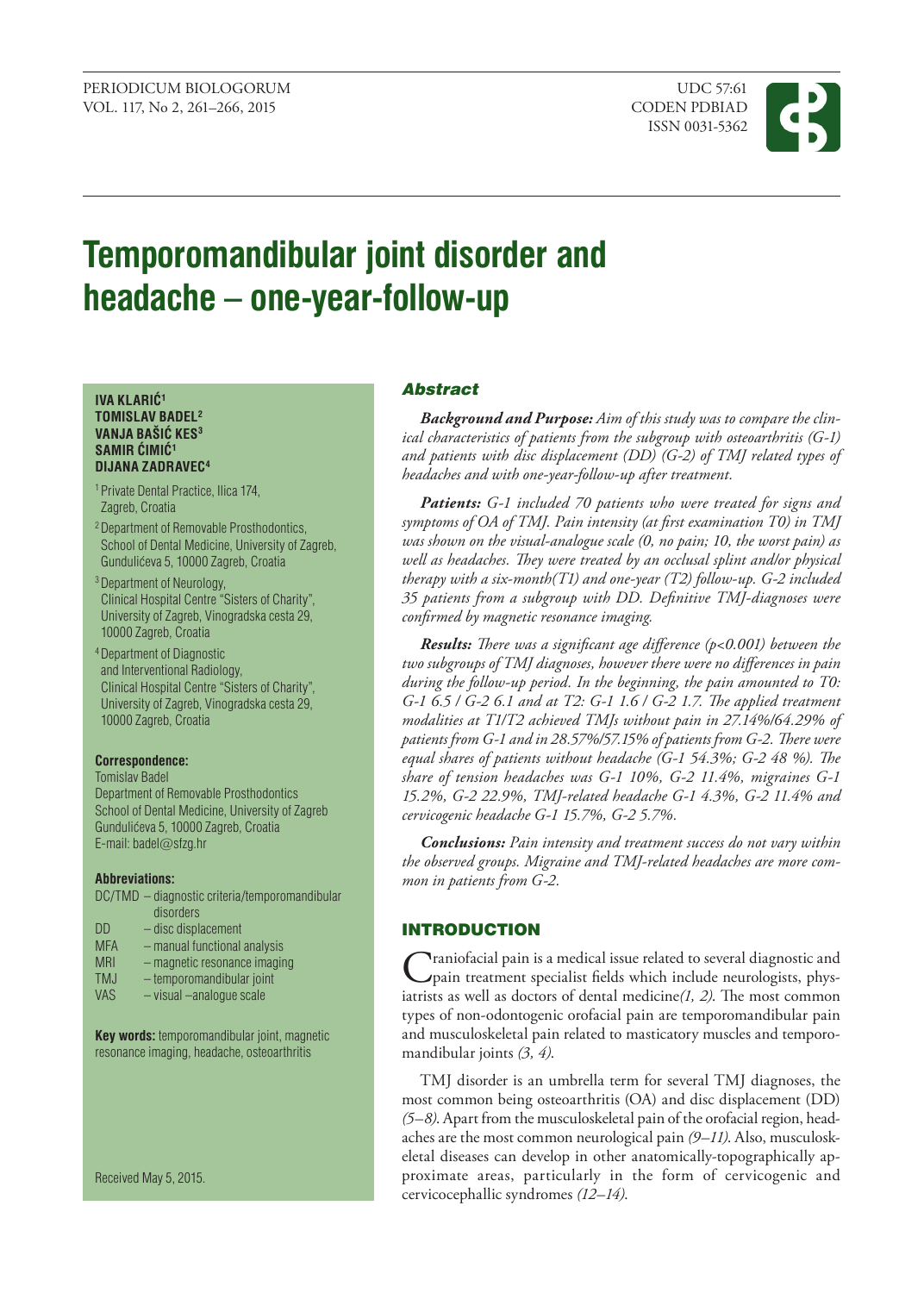Clinical diagnostics of TMJ disorders are related to the existence of another type of headache, particularly since a special diagnosis of TMJ-related headache according to research criteria for temporomandibular disorders (RC/ TMD) was introduced *(15, 16)*. On the other hand, cervicogenic orofacial disorders (headaches) can be viewed in co-morbidity with TMJ disorders. Other most common primary headaches (migraine, tension headache) were also found in TMJ patients *(17–22)*.

Magnetic resonance imaging (MRI) is the gold standard in TMJ disorder diagnostics *(23–25)*. Reversible treatments are the primary choice for the treatment of TMJ disorders, with the occlusal splint and TMJ physical therapy both equally successful *(26–28)*.

The aim of this study was to compare the relationship between clinical characteristics of the patients from the subgroup with osteoarthritis (G–1) and patients with disc displacement (G-2) of TMJ related types of headaches and with one-year-follow-up after treatment.

# MATERIAL AND METHODS

The study included 105 patients (mean age 37.8±12.8, 90% women) diagnosed with a TMJ disorder that came to the Department of Removable Prosthodontics at the School of Dental Medicine in Zagreb where their treatment and recalls were carried out. The patients were divided into two subgroups according to different diagnoses of TMJ disorders; the G1 subgroup consisted of 70 patients with OA of TMJ (mean age 48.8±14.5, 94.3% women). These patients were compared to the G2 subgroup of 35 patients who only had DD of TMJ (mean age 27.6±11.1, 85.7% women).

## Clinical part of the study

Clinical examination was performed based on the DC/TMD protocol and by manual functional analysis (MFA) according to Bumann and Groot Landeweer *(15, 29, 30)*. The main clinical symptoms were pain in the TMJ (that is in the preauricular region) with limited mouth opening and noticing of noise (crepitation, clicking). Patients with the following traits were excluded: previous trauma resulting in mandibular and/or maxillary fractures, rheumatoid or psoriatic arthritis, facial or jaw anomalies, severe acute, chronic or malignant illnesses or wearing an orthodontic appliance during the diagnostic period. The entire study was approved by the Ethics Committee of the School of Dental Medicine, University of Zagreb and all of the patients gave a written consent for the participation in the study.

The duration of TMJ pain from the onset until the first examination was recorded (in months). Pain in the TMJ was measured on a visual-analogue scale (VAS, 0 – no pain, 10 – strongest experienced pain). Occurrence of TMJ noise was recorded on active mandibular movements and it was recorded during dynamic and passive mandibular manipulations within the MFA. The G1 subgroup of patients with OA was determined by crepitations, whereas the patients from subgroup G2 who were diagnosed with DD had previous clicking in medical history with limited mouth opening and no current clicking and current clicking in the TMJ.

Diagnoses of headache and cervical syndromes (cervicobrachial syndrome, cervicocranial syndrome, cervical syndrome) were made based on previous medical history, examination and diagnosis by a neurologists and physiatrist-rheumatologist. Special attention was paid to the occurrence of headache related to TMJ disorder symptomatology, according to RC/TMD criteria *(15)*.

## Definitive diagnoses

Definitive clinical diagnoses of all the patients' TMJs were made by MRI imaging of joints at the Department of Diagnostic and Interventional Radiology, Clinical Hospital Center 'Sestre milosrdnice'. The criteria for OA were subchondral sclerosations with or without preserved cortical bone contours. DD was determined according to disc position within the articular fossa, that is, by the anterior position with respect to the narrowest distance between the condylar head and posterior contour of the tuberculum.

The superconductive magnet device 'Avanto' with 1.5 T magnetic field by Siemens (Erlangen, Germany) was used. MRI parameters for the oblique sagittal view of TMJ for T1-weight image were the followng: time of echo 9.4–15 ms, time of repetition 380–410 ms, field of view 180x180, and matrix 410x512, and proton density image with: time of echo 90 ms, time of repetition 2800 ms, fiel of view 160x160, and matrix 320x320.

# Treatment and follow-up

The patients from both subgroups were treated in the same way using the occlusal splint and physical therapy (*27, 28*). Recall was carried out 6 and 12 months after the first examination at the Department of Removable Prosthodontics, School of Dental Medicine, University of Zagreb.

## Statistical analysis

The collected data were encrypted and organized as a Microsoft Office Excel 2010 file on a personal computer. Statistical analysis was performed by using SAS software. Descriptive statistics was used for determining the basic statistical parameters (average values, standard deviations, medians, minimum and maximum values). The following statistical methods were used: t-test, chi-squared test, and Fischer's exact test *(31)*.

Clinical variables (numerical and normative) were compared between the two groups (G1 and G2) as well as within the total number of patients (G1+G2) for particular clinical features in the period of the first examina-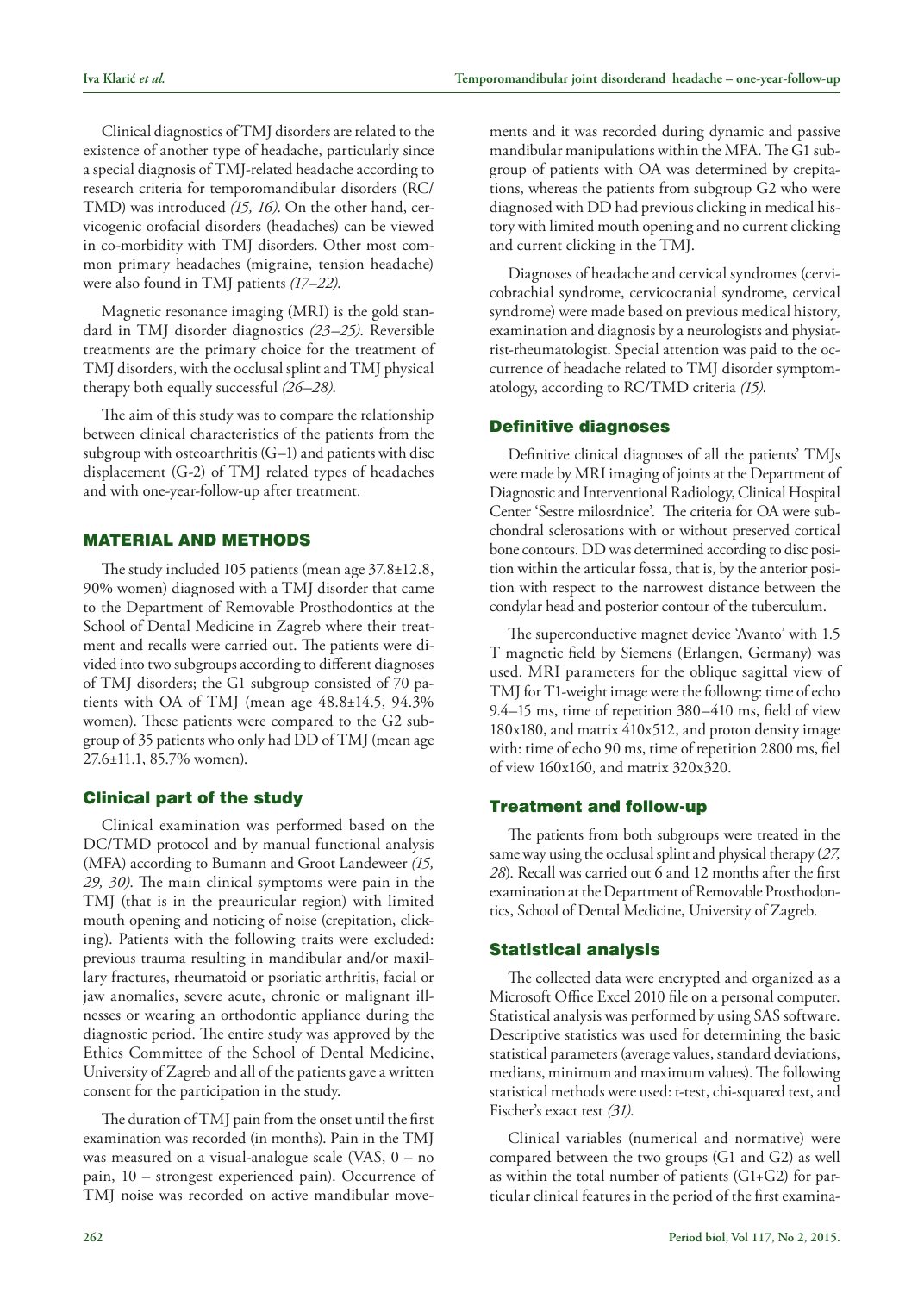# **TABLE 1**

Distribution of the share of patients according to treatment success after 6 months (recall T1) and after 12 months (recall T2) between the examined patient subgroups.

| Subgroup of<br>patients | Recall         | No discomfort | Discomfort  | Minor pain   | Pain without<br>improvement | Total       |  |
|-------------------------|----------------|---------------|-------------|--------------|-----------------------------|-------------|--|
| $G-1$                   | T1             | 18 (25.71%)   | 15 (21.43%) | 26 (37.14%)  | $11(15.71\%)$               |             |  |
|                         | T <sub>2</sub> | 24 (34.29%)   | $21(30\%)$  | $14(20\%)$   | $11(15.71\%)$               | 70 (66.67%) |  |
| $G-2$                   | T1             | $3(8.57\%)$   | $7(20\%)$   | 14 (40%)     | $11(31.43\%)$               |             |  |
|                         | T2             | 7(20%)        | 13 (37.15%) | $9(25.71\%)$ | $6(17.14\%)$                | 35 (33.3%)  |  |

G-1, patients with osteoarthritis; G-2 patients with disc displacement of temporomandibular joint

## **TABLE 2**

Distribution of patients between the examined subgroups according to the types of headache.

| Subgroup of<br>patients | No headache   | <b>Tension</b><br>headache | Migraine      | Cervicogenic<br>headache | Headache<br>related to TMI | Total        |
|-------------------------|---------------|----------------------------|---------------|--------------------------|----------------------------|--------------|
| $G-1$                   | 38 (54.29%)   | $7(10.00\%)$               | $11(15.71\%)$ | $11(15.71\%)$            | $3(4.29\%)$                | 70 (66.67%)  |
| $G-2$                   | $16(45.71\%)$ | $5(14.29\%)$               | 8 (22.86%)    | $2(5.71\%)$              | $4(11.43\%)$               | $35(33.3\%)$ |

## **TABLE 3**

Distribution of the total number of patients according to the occurrence of headache and diagnosis of cervical disorder.

| Variable         | No cervical disorders | Cervical disorders | Total        |
|------------------|-----------------------|--------------------|--------------|
| No headache      | 38 (36.19%)           | $17(16.19\%)$      | 55 (52.38%)  |
| Headache present | 18 (17.14%)           | 32 (30.48%)        | 50 (47.62%)  |
| Total            | 56 (53.33%)           | 49 (46.67%)        | $105(100\%)$ |

## **TABLE 4**

Distribution of certain types of headaches depending on cervical spine disorders in the total sample of both patient subgroups.

| Variable                 | $\rm No$<br>headache | <b>Tension</b><br>headache | Migraine     | Cervicogenic<br>headache | Headache<br>related to TMJ | Total       |
|--------------------------|----------------------|----------------------------|--------------|--------------------------|----------------------------|-------------|
| No cervical<br>disorders | 37 (35.24%)          | $5(4.76\%)$                | $10(9.52\%)$ | $1(0.95\%)$              | $3(2.86\%)$                | 56 (53.33%) |
| Cervical<br>disorders    | 17 (16.19%)          | $7(6.67\%)$                | $9(8.57\%)$  | 12 (11.43%)              | $4(3.81\%)$                | 49(46.67%)  |
| Total                    | 54 (51.43%)          | 12 (11.43%)                | 19 (18.10%)  | 13 (12.38%)              | $7(6.67\%)$                | 105 (100%)  |

tion (T0) and on two recalls: after 6 months (T1) and after one year (T2).

Previous pain duration (in months), pain on VAS in TMJs, active mouth opening (in mm), bruxist activity (no, yes), occurrence of headache (no, yes; and certain types of headache: tension headache, migraine, cervicogenic headache, TMJ-related headache), existence of cervical syndromes and polyarthritis (no, yes) were recorded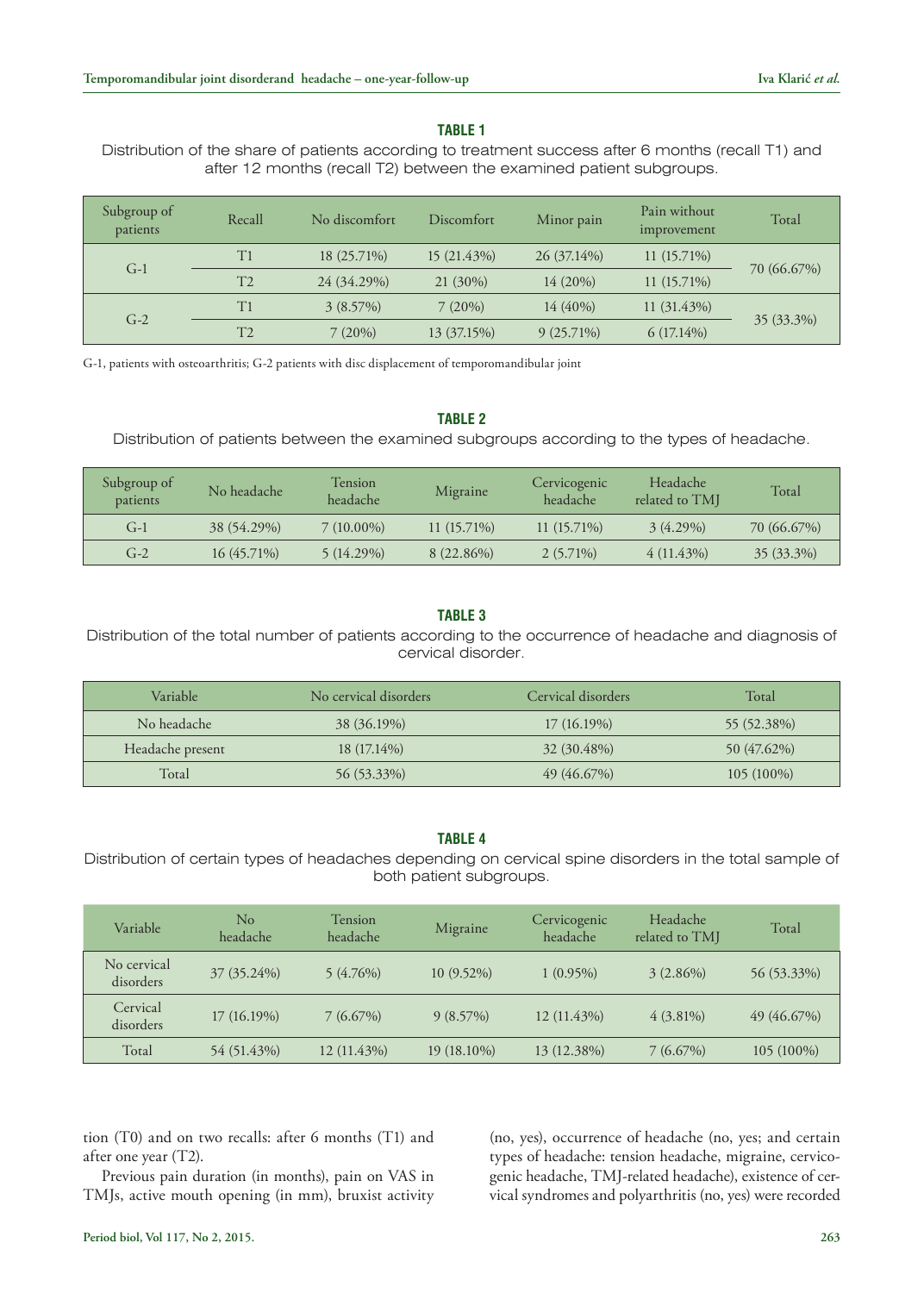at T0. Pain on VAS was measured at T1 and T2. Subjective treatment success was determined as: condition without discomfort, discomfort in TMJ, less pain than at T0, unchanged pain intensity compared to T0.

The reliability of MRI assessment was evaluated for each diagnosis of DD on the basis of two researchers' (a radiologist's and a dentist's) inspection by means of Kappa statistics (*31, 32*), which was conducted on MRI images independently of the clinical signs of 12 patients, twice on the same MRIs of both TMJs. Using Cohen's kappa statistics, the interexaminer agreement was measured between 0.8 and 1.0 for MRIs.

# RESULTS

There was a significant age difference (t-test=7.632 (df103) with p<0.001) between the two subgroups of TMJ diagnoses, however there were no differences in pain during the follow-up period. In the beginning, the pain on VAS at T0 for G-1 amounted to 6.5 and for G-2 it was 6.1 (t-test=1.3977 (df103) with p=0.2175). During the first recall (T1) pain on VAS for G1 was 2.3, and for G2 it was 3.3, which had borderline statistical significance  $(t-test=-1.9155$  (df103) with p=0.0582). During the T2 recall pain intensity was much lower but without significance in the subgroups: pain on VAS for G1 was 1.6, and for G2 was 1.7 (t-test=–0.2984 (df103) with p=0.7660).

The applied treatment modalities at T1/T2 achieved TMJs without pain in 47.14%/64.29% of patients from G-1 and in 28.57%/57.15% of patients from G-2 (Table 1). There were equal shares of patients without headache (G-1 54.3%; G-2 48 %; chi-squared test (df1)=0.3055 with p=0.5805). The share of certain types of headaches in both groups was 55 tension headaches (52.38%), 11 migraines (10.48%), 13 cervicogenic headaches (12.38%), and headache related to TMJ-disorder in 7 patients (6.67%). There was no statistical significance in the distribution between the G-1 and G-2 subgroups of patients (Fisher's Exact p=0.2792; Table 2).

In the subgroup with OA (subgroup G-1), 51.4% of patients suffered from cervical spine disorders whereas only 34.3% of patients from G-2 suffered from the same disorders. There was a statistically significant difference (chi-squared test (df1)=11.5227, with p<0.0007; Table 3) regarding the total sample of patients (G-1+G-2) depending on the occurrence of headache. The distribution of certain types of headaches depending on diagnosed cervical disorder is statistically significant (Fisher's Exact Test p=0.001; Table 4).

## **DISCUSSION**

The term TMJ disorder encompasses a series of different diagnoses involving musculoskeletal diseases manifested in the stomatognathic system.Although clinical diagnostics is of primary importance to musculoskeletal disease diagnostics, the variability of symptomatology, apart from the generally present joint pain, makes the final diagnosis difficult (*2–4, 33*). On the other hand, the use of MRI and other radiological procedures is impossible in everyday practice. Due to that, a system of unified diagnostics has been developed and in the latest revision it was called RC/TMD (*15, 16*).

There are two main diagnoses in the unique population of patients with TMJ disorder, DD and OA (*6–8*). This study also confirmed that patients with OA of TMJ had higher mean age. As opposed to clinical studies, there is a problem with determining the diagnosis in joints with only arthralgia and therefore MRI remains the gold standard in TMJ diagnostics. Manfredini *et al. (7)* determined the mean age for the subgroup with DD which was 32.7 and the mean age for OA patients which was 54.3 years, both values higher than the age values in this study. Also, the predominance of females was confirmed, up to 91.3%.

Along with the main symptoms of TMJ, secondary diagnostic symptoms are also mentioned, otalgia being one of the more significant ones, but also headaches. However, those are not pathognomonic symptoms and the symptoms related to the ear are also viewed as a part of otorhinolaryngological diagnostics (*33*), whereas headaches have a greater significance for neurological diagnostics of orofacial and craniomandibular pain (*9*). Primary headaches are mainly related to myogenic TMDs and not arthrogenic ones (*20*) and this is supported by the results of the recent study: more than half (52.5%) of all patients do not have headaches at all and cervicogenic headache is typical for OA patients.

Headache as a symptom was significantly more frequent in TMD patients than in the group of non-TMD subjects (*20*). Plesh *et al.* (*19*) mention the five times greater prevalence of migraine (20%) in female patients who are twins which is connected to the occurrence of TMDs, also predominant in women and it has a genetic background *(22).*

Two groups of arthrogenic TMD patients were compared in this study and there were no differences between them although more patients with DD of TMJ (G-2 subgroup) had migraine and TMJ-related headache. The results of this study are not completely comparable to previous studies with the same subject because a recent study used a new diagnosis of 'TMJ contributed or related headache' which better explains orofacial pain bordering between TMJ arthralgia and tension headache. The complex nature of the trigeminal system sensory features is obvious in the mandibular and maxillary involvement in migraine pain and this should be taken into account in differential diagnostics (*21*).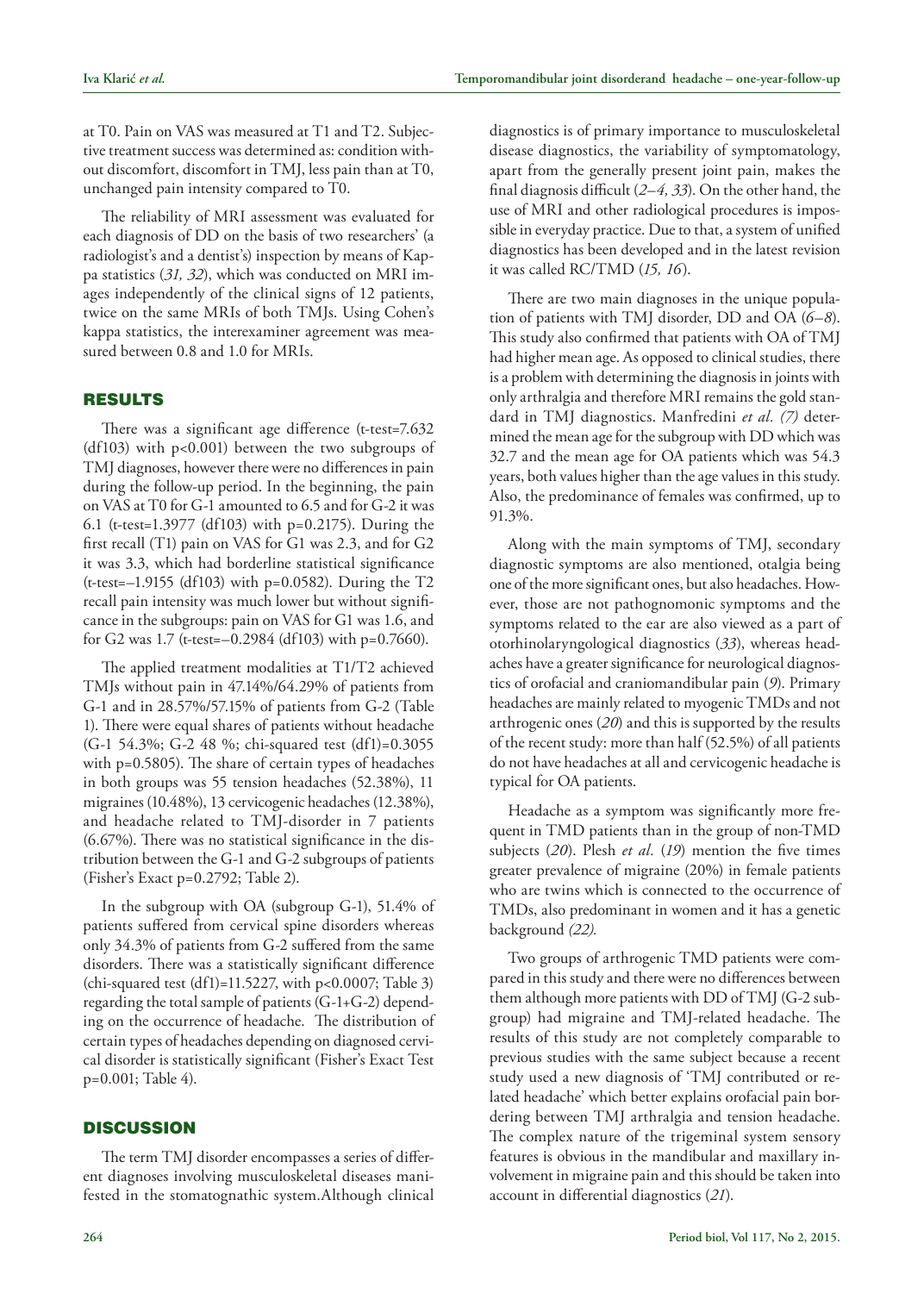The neuroanatomical basis for the interaction between the orofacial (trigeminal sensory area) and the cervical region is evident from the assumption that the sensory nerve fibers in the centrifugal tract of the trigeminal nerve interact with sensoryfibers from the upper cervical roots belonging to the trigeminocervical nucleus. Cervicogenic headache is often related to myofascial disturbances which can also affect masticatory muscles. The prevalence of cervicogenic headache in the sample of patients at pain management clinics was around 20% and four times higher in women (*12*); which was also shown in our study for patients with OA of TMJ (15.7%).

There was no consensus for the confirmation of the interdependence between TMJ disorder and cervical spine disorders (*14*). Hyperlordosis of cervical spine was determined in patients with TMDs but without definitely confirming the risk of its occurrence *(18).*

There is an existing opinion that there was potential interdependence between asymptomatic DD of TMJ, which would correspond with cervical spine disc prolapse (*34*). Parallel follow-up of TMJ treatment by occlusal splint and of the spinal parameters (spinal pain and mobility) revealed simultaneous significance of healing (*17*). Michigan occlusal splint is considered to be the optimal reversible means of occlusal orthosis and it has been shown to significantly reduce pain in the TMJ along with physical therapy. However, similarly to our study, there were no differences in the influence of TMJ treatment on the entire treatment success (*26–28*). Patients of younger age with lesser cervical spine disorders (patients with DD, subgroup G-2) have equal possibilities of treatment success as the subgroup of patients who are older and with greater cervical spine involvement in painful syndromes.

Although TMD diagnostics using the standardized DC/TMD protocol enables us to compare different researches, in order to make a definitive diagnosis, MRI is needed (*23–25*).

In conclusion, among patients with TMJ disorder there are two age groups: patients with OA (G-1) are significantly older. Pain intensity and treatment success do not vary within the observed groups. Cervical disorders and the related headache are dominant in G-1 patients. Migraine and TMJ-related headaches are more common in patients from G-2. Treatment failure in both patient groups was almost equal, between 15.7% and 17.1%. The analysis of the total sample showed that patients with cervical spine disorders had more headaches.

## REFERENCES

- **1.** TÜRP J C 2013 Orofacial pain care in 2020: A prediction. *Dtsch Zahnärztl Z 68*: 600–15
- **2.** Graff-Radford S B 2012 Facial pain, cervikal pain, and headache. *Continuum Lifelong Learning Neurol 18*: 869–82
- **3.** Badel T, Čimić S, Munitić M, Zadravec D, Bašić Kes V, Kraljević Šimunković S 2014 Clinical view of the temporomandibular joint disorder. *Acta Clin Croat 53*: 462–70
- **4.** JEROLIMOV V 2009 Temporomandibular disorders and orofacial pain. *Rad 504 Medical sciences 33*: 53–77
- **5.** OKESON J P, DE LEEUW R 2011 Differential diagnosis of temporomandibular disorders and other orofacial pain disorders. *Dent Clin N Am 55*: 105–20
- **6.** GUARDA-NARDINI L, PICCOTTI F, MOGNO G, FAVERO L, MANFREDINI D 2012 Age-related differences in temporomandibular disorder diagnoses. *Cranio 30:* 103–9
- **7.** MANFREDINI D, PICCOTTI F, FERRONATO G, GUARDA-NARDINI L 2010 Age peaks of different RDC/TMD diagnoses in a patient population. *J Dent 38:* 392–9
- **8.** KARIBE H, GODDARD G, MCNEILL C, SHIH S T 2011 Comparison of patients with orofacial pain of different diagnostic categories. *Cranio 29:* 138–43
- 9. DEMARIN V, BAŠIĆ KES V 2010 Temporomandibular disorders and migraine headache. *Rad 507 Medical sciences 34*: 111–7
- **10.** Cvetković V V, Strineka M, Knezević-Pavlić M, Tumpić-Jaković J, Lovrencić-Huzjan A 2013 Analysis of headache management in emergency room. *Acta Clin Croat 52*: 281–8
- **11.** Galinović I, Vuković V, Troselj M, Antić S, Dema-RIN V 2009 Migraine and tension-type headache in medical students: a questionnaire study. *Coll Antropol 33*: 169–73
- **12.** BIONDI D M 2005 Cervicogenic headache: a review of diagnostic and treatment strategies. *J Am Osteopath Assoc 105(4 Suppl 2):* 16S–22S
- **13.** GRGIĆ V 2007 Cervicogenic headache: etiopathogenesis, characteristics, diagnosis, differential diagnosis and therapy. *Lijec Vjesn 129:* 230–6
- **14.** ROCHA C P, CROCI C S, CARIA P H 2013 Is there relationship between temporomandibular disorders and head and cervical posture? A systematic review. *J Oral Rehabil 40*: 875–81
- **15.** TÜRP J C 2014 Diagnostic criteria for temporomandibular disorders (DC/TMD) – Presentation of the Axis I classification. *J Craniomandib Funct 6:* 213–9
- **16.** Schiffman E, Ohrbach R, Truelove E, Look J, An-DERSON G, GOULET J P et al. 2014 Diagnostic Criteria for Temporomandibular Disorders (DC/TMD) for Clinical andResearch Applications: recommendations of the International RDC/ TMD ConsortiumNetwork and Orofacial Pain Special Interest Group. *J Oral Facial Pain Headache 28*: 6–27
- **17.** Walczyńska-Dragon K, Baron S, Nitecka-Buch-TA A, TKACZ E 2014 Correlation between TMD and cervical spine pain and mobility: is the whole bodybalance TMJ related? *Biomed Res Int 2014:* 582414
- **18.** DE FARIAS NETO J P, DE SANTANA J M, DE SANTANA-FILHO V J, QUINTANS-JUNIOR L J, DE LIMA FERREIRA A P, BONJARDIM L R 2010 Radiographic measurement of the cervical spine in patients with temporomandibular dysfunction. *Arch Oral Biol 55*: 670–8
- **19.** Plesh O, Noonan C, Buchwald D S, Goldberg J, AFARI N 2012 Temporomandibular disorder-type pain and migraine headache in women: a preliminary twin study. *J Orofac Pain 26*: 91–8
- 20. PETTENGILL C 1999 A comparison of headache symptoms between two groups: a TMD group and a general dental practice group *Cranio 17*: 64–9